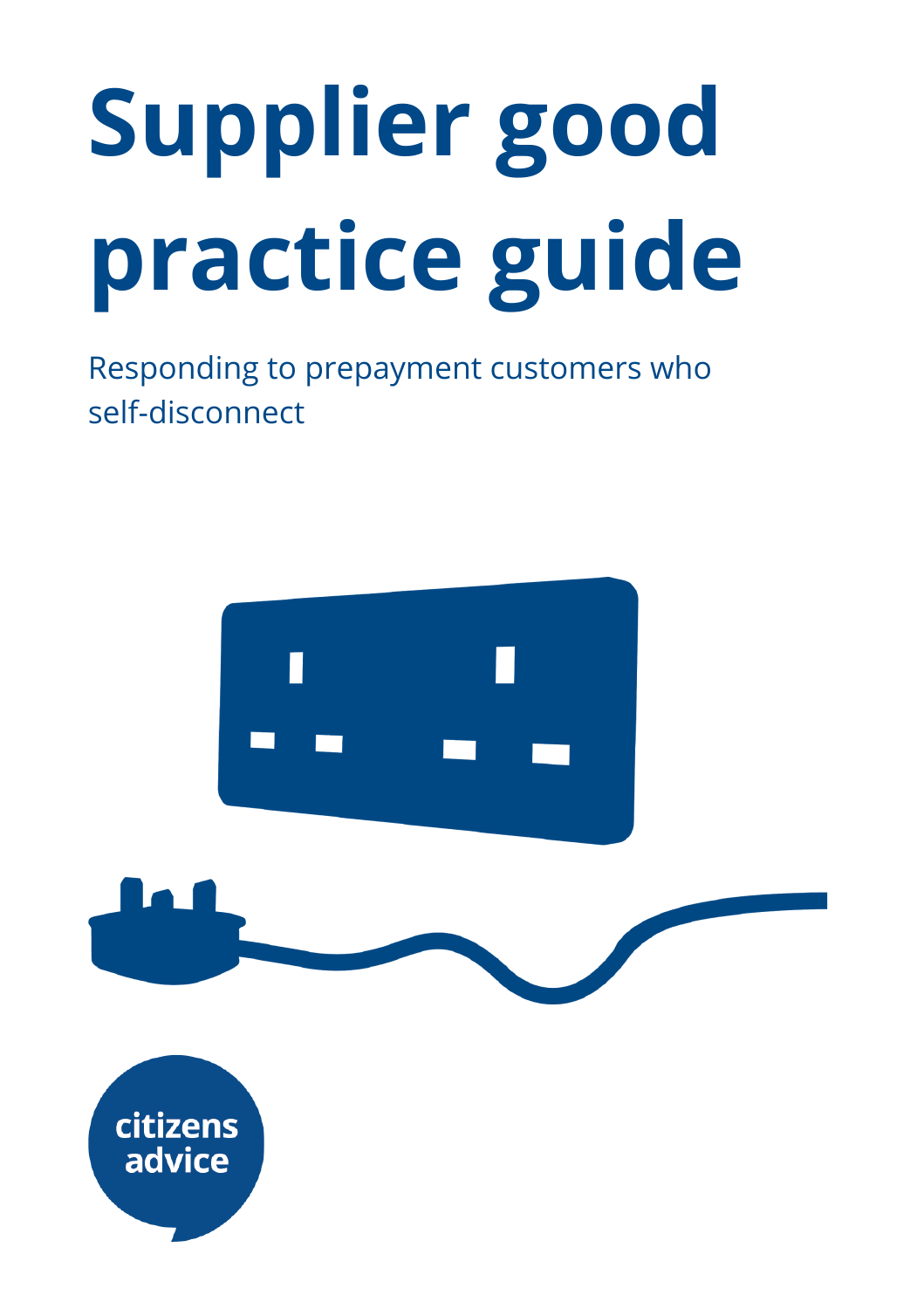## Summary

This short good practice guide was originally published in April 2016. This version of the guide includes a number of minor revisions and updates, particularly around smart meters. Citizens Advice has also published a guide on holistic support for energy consumers who self-disconnect from their prepayment meter.<sup>1</sup>

Suppliers can adopt a range of measures when responding to prepayment customers who self-disconnect. We consider the following areas to be core good practice:

- Get the consumer back on supply
- Reassess debt repayment arrangements
- Provide further financial assistance
- Offer energy efficiency measures
- Check if a PPM is still safe and reasonably practicable

Energy UK's PPM principles set out a number of voluntary commitments by suppliers to address concerns about customers who are at risk of self-disconnection.<sup>2</sup> At time of writing, 13 suppliers have signed up to these principles. We hope that more will do so.

Our good practice suggestions are based on the experiences of the Extra Help Unit. The Extra Help Unit is part of the Citizens Advice Service and takes referrals from the Consumer Service helpline. It has statutory duties and powers to help energy consumers who are in a vulnerable situation due to their personal circumstances or the nature of their complaint, or because they are at risk of having their gas or electricity cut off. The unit consists of a team of specialist caseworkers who liaise with energy suppliers on behalf of clients.

We would expect that all prepayment customers who self-disconnect or who are at risk of self-disconnection receive fair treatment from their supplier, whether or not they have come to the Citizens Advice Service for assistance.

<sup>&</sup>lt;sup>1</sup> Citizens Advice, Good practice guide: holistic support for energy consumers who self-disconnect from their prepayment meter, October 2017.

<sup>2</sup> energy-uk.org.uk/policy/prepayment-meters.html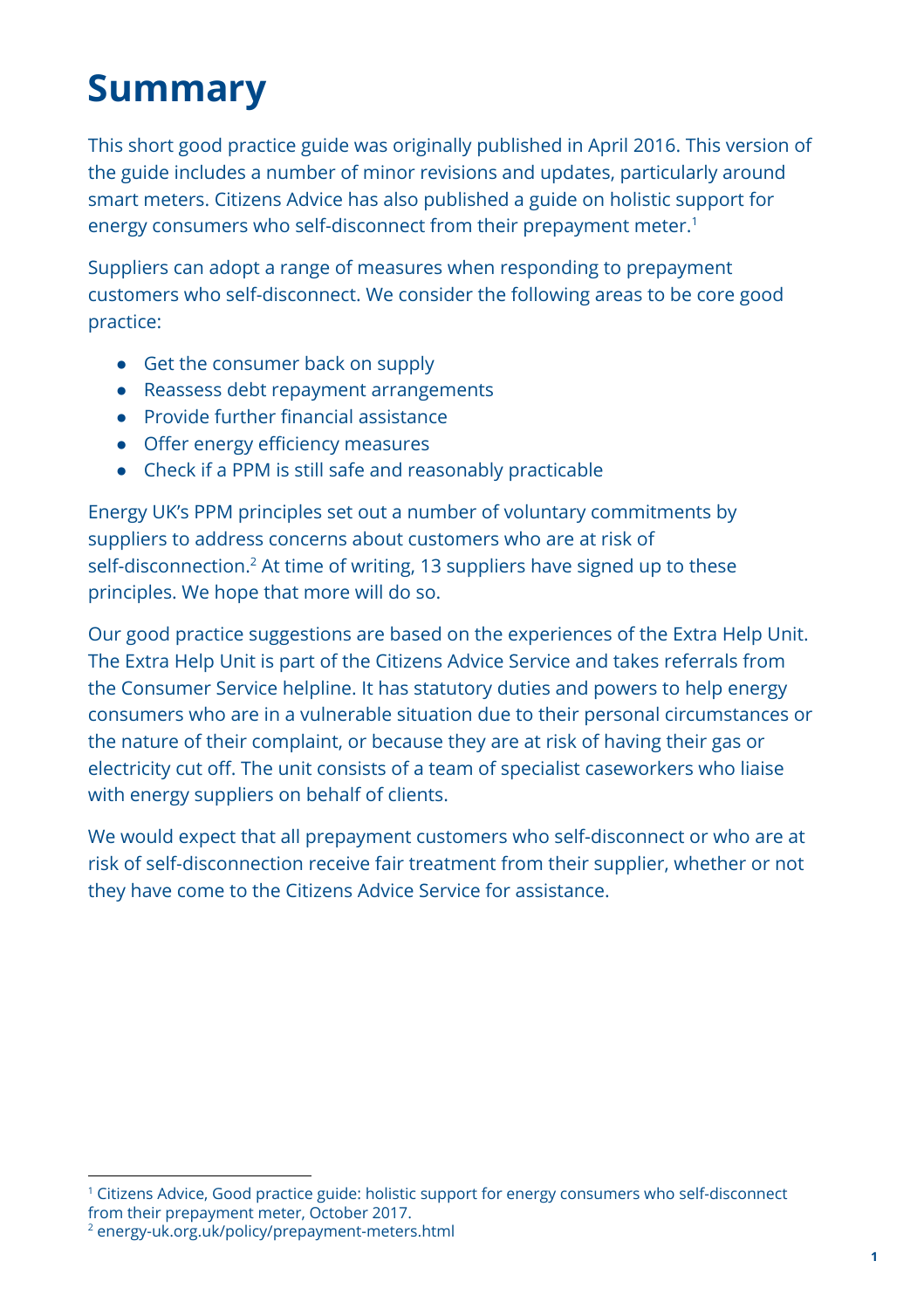## 1. Get the consumer back on supply

Self-disconnection presents an immediate risk to the health and wellbeing of the consumer and other members of their household. Suppliers should help consumers get back on supply by offering a discretionary top up or, where necessary, clearing any outstanding charges from the meter. We recommend suppliers to do the following.

#### ● Provide an appropriate amount of discretionary credit

Consumers who state that they cannot afford to top up their meter should be offered discretionary credit to keep them on supply until they are able to top up again using their own funds. This is usually a loan that the consumer pays back in installments, although the supplier may agree not to recover the amount if there are particular concerns around vulnerability or hardship. The amount loaned should be calculated on the basis of the consumer's own consumption and based on when they expect to next have available income. Credit should be provided for both gas and electricity, where relevant.

#### ● Arrange a suitable repayment plan

It may not be appropriate for the consumer to start repaying discretionary credit straightaway, so a reasonable start date should be agreed. Repayment plans should take into account the consumer's individual circumstances and any existing debt repayment arrangements. If a consumer is in receipt of welfare benefits, we would recommend total weekly repayments of no more than £3.70 (equivalent to the Fuel Direct debt recovery rate).

#### ● Accommodate repeat requests and provide additional support

A person may fall into financial difficulty any number of times, so suppliers should not arbitrarily cap the number of times they will provide a discretionary top up. Each case should be taken on an individual basis bearing in mind the importance of getting the consumer back on supply. Repeat requests may also indicate ongoing financial hardship, so further financial assistance should be offered (see below).

#### ● Clearly explain how to claim the credit

For traditional PPMs, it is important that consumers understand the process for collecting discretionary credits from a top up outlet. This avoids any delay getting them back on supply.

The consumer will sometimes need to visit several outlets or top up a number of times before they receive the credit. This is a particular issue with RTI tags. Make sure the consumer knows that they only need to top up a minimal amount each time, e.g. £1, otherwise they may end up out of pocket.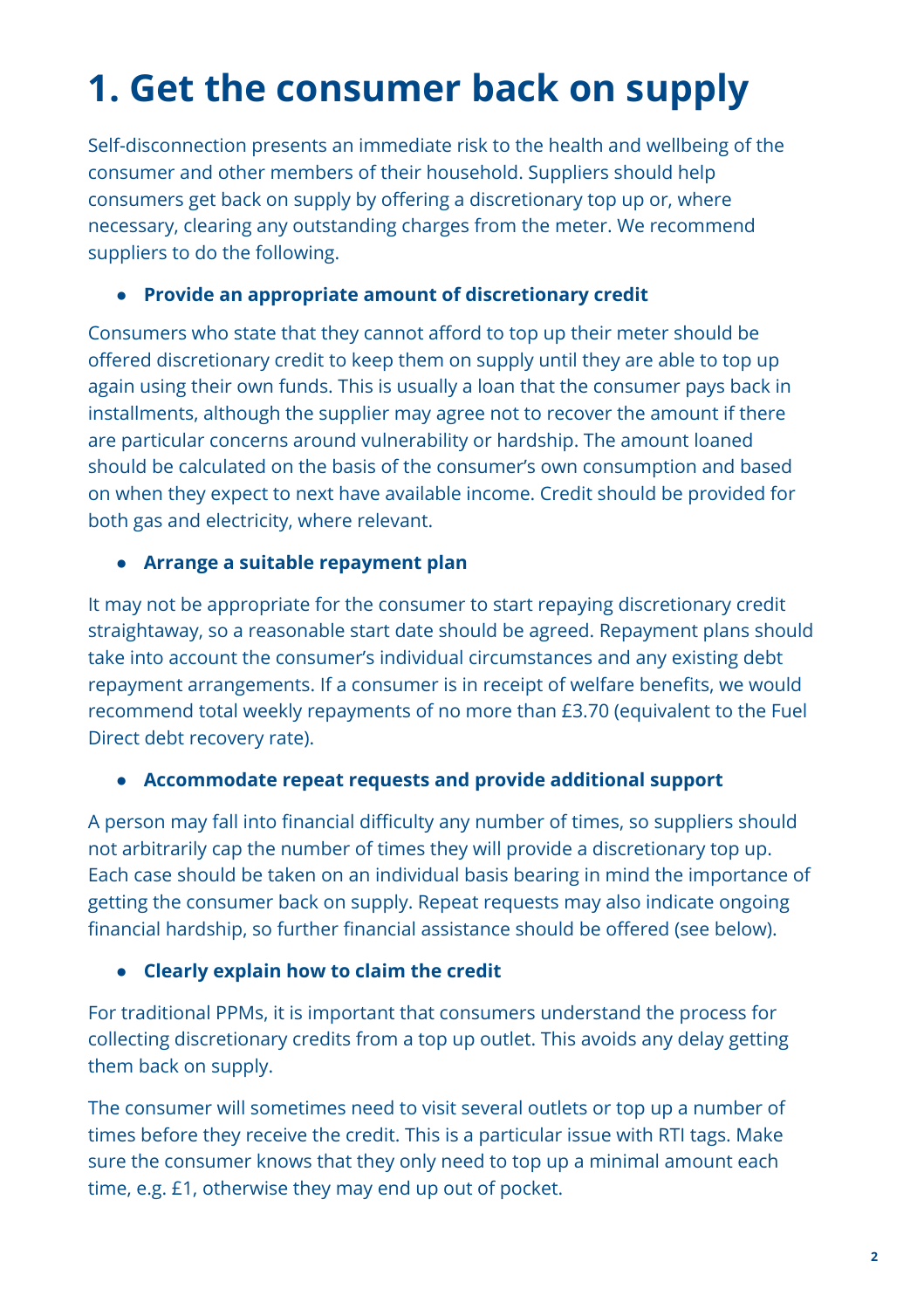#### ● Check that the consumer has collected the credit

It is good practice to call the consumer back after a suitable amount of time to check that they have collected the discretionary top up, particularly in light of the above issues.

If the consumer has a smart meter in prepayment mode, any credit added locally or remotely is applied immediately. Suppliers will receive a response or alert that the command has been successfully executed. A supplier can the check the meter balance and supply status to further reassure itself that the consumer is on supply.

#### ● Explain additional steps to get back on supply (smart PPM)

If the consumer has a smart meter in prepayment mode, the supplier should clearly explain any actions the consumer needs to take in order to get the supply on again once the credit has been added. For example, they may be required to press certain buttons on the meter.

#### ● Offer free wind-ons

Where other options are not available, suppliers can send out an engineer to credit the consumer's meter. It may be necessary, for example, when a consumer is unable to go out to an outlet. This service should be free of charge.

#### ● Clear any outstanding charges

Standing charges build up when a consumer does not top up their meter for a period of time. Some consumers self-disconnect because they cannot afford to pay the outstanding balance upfront. Suppliers should offer to clear the charges to help them get back on supply. These can be added to the meter as a debt to be repaid over a suitable period of time, but some suppliers will simply write off the amount.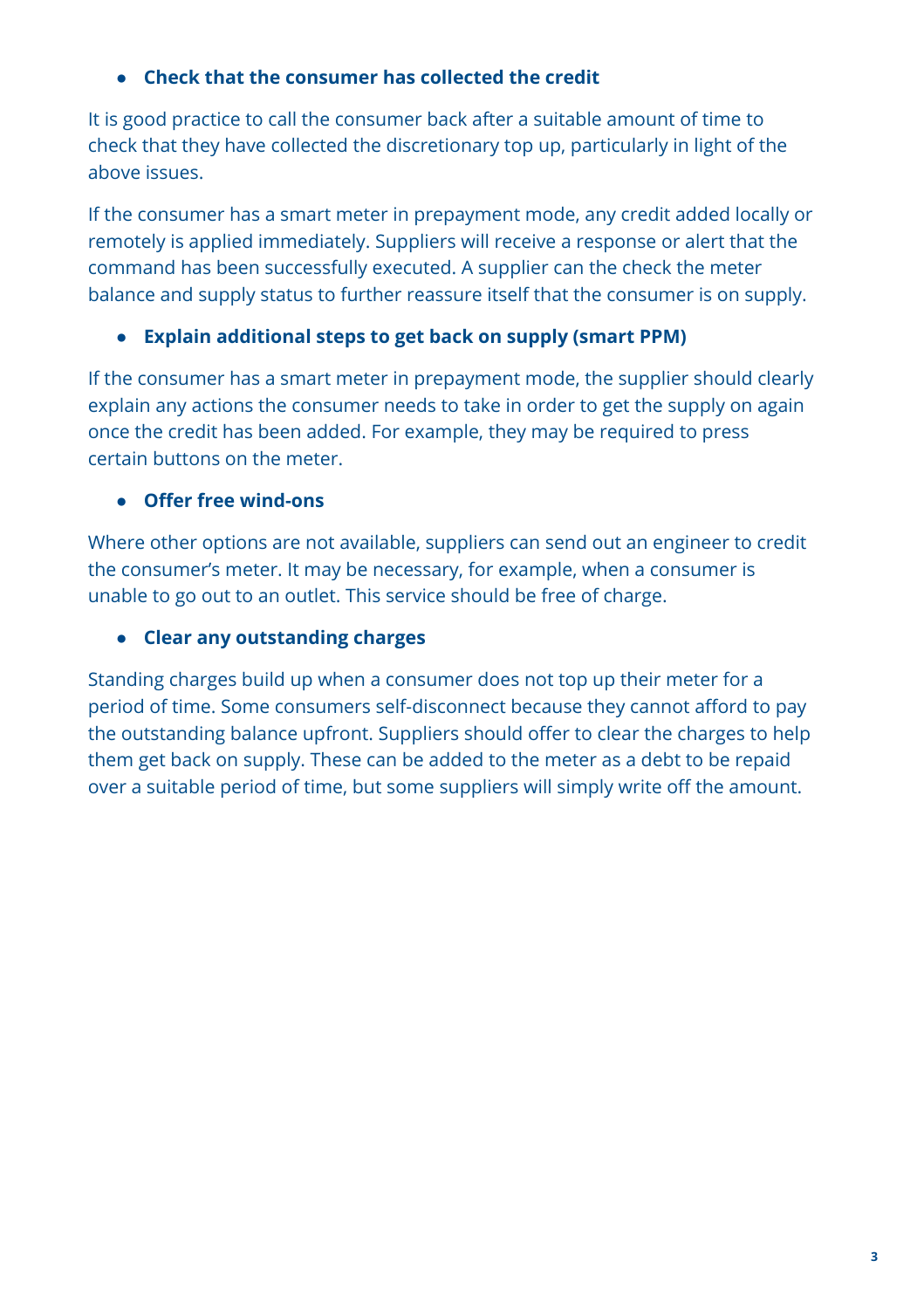## 2. Reassess debt repayment arrangements

Suppliers should proactively reassess debt repayment arrangements even when this is not the consumer's stated reason for self-disconnecting. We recommend the following:

#### ● Check that existing debt repayment arrangements are still affordable

All debt repayment arrangements must take into account the consumer's ability to pay. Income and expenditure assessments can help to ascertain what is affordable for the consumer. If a consumer is in receipt of welfare benefits, we would recommend that weekly repayments do not exceed £3.70, which is equivalent to the Fuel Direct debt recovery rate.

#### ● Consider suspending debt repayments

Some consumers may not be able to afford debt repayments alongside ongoing consumption for a period of time. This could be due to increased energy usage in colder weather or because of a temporary drop in income. Current good practice among suppliers is to suspend debt repayments in such cases. After an agreed period of time, the debt is reviewed and repayments may commence if this is affordable for the consumer.

More generally, debt repayment arrangements should offer a degree of flexibility and reflect individual circumstances.

## 3. Provide further financial assistance

Many consumers who self-disconnect have wider financial difficulties. As well as addressing the immediate problem by getting the consumer back on supply, it is important to look at sustainable solutions. This can reduce the likelihood of the consumer repeatedly self-disconnecting.

#### ● Proactively support the consumer to make a trust fund application

If a consumer is in debt to their energy supplier and struggling to keep up repayments, they may be eligible for a grant from an energy trust fund. British Gas Energy Trust, EDF Energy Trust and E.on Energy Fund are open to all energy consumers, regardless of who their supplier is.

As well as helping consumers to fill out an application form (either in-house or by signposting to a third party), it is good practice to put debt repayments on hold and accept payments for usage-only while the application is being processed. Some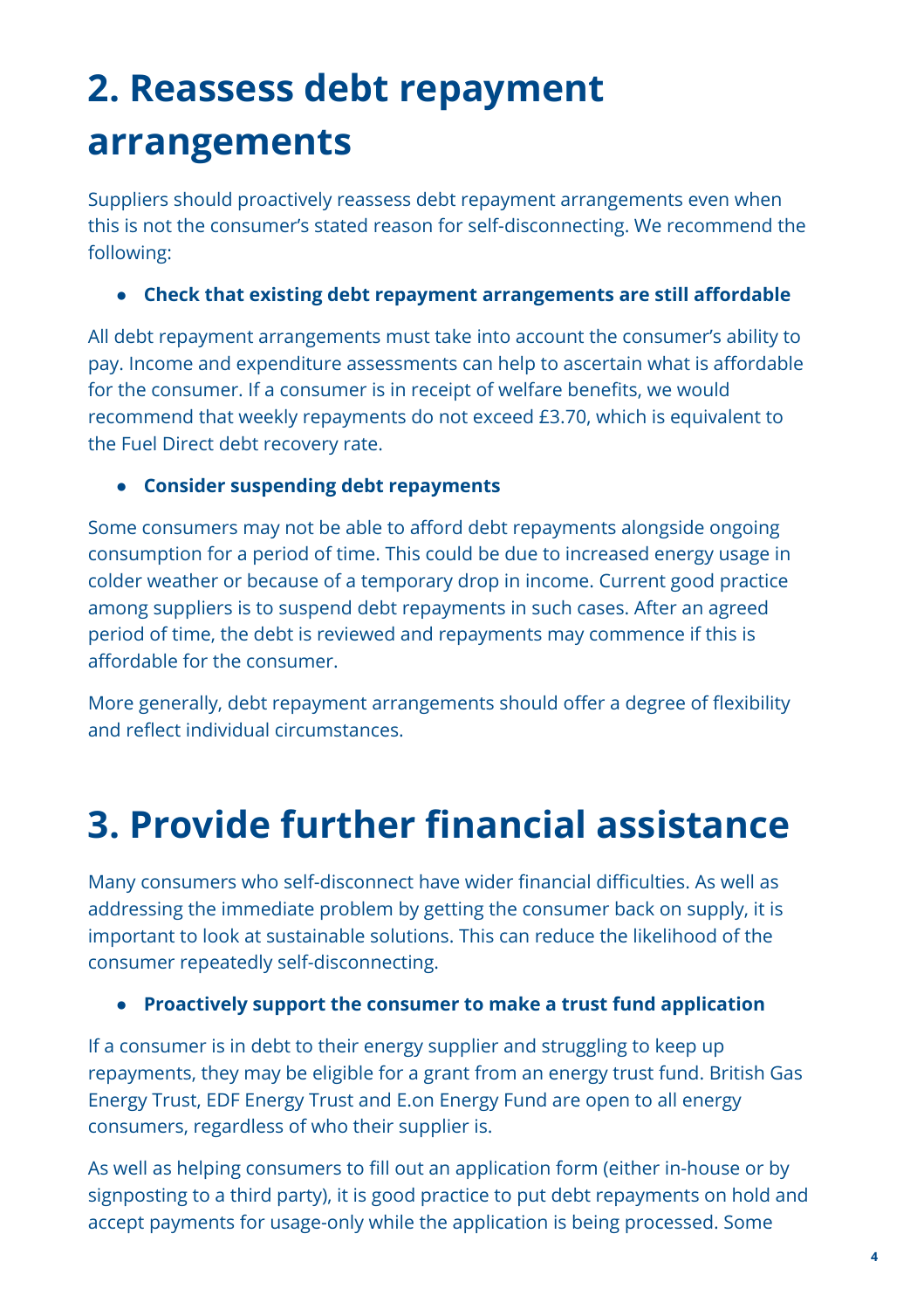suppliers with their own trust funds will also prioritise applications from consumers who are self-disconnecting.

#### ● Help the consumer to apply for the Warm Home Discount

Many consumers who are self-disconnecting may be eligible for the Warm Home Discount broader group. It is good practice to check eligibility, explain the application process and, where relevant, send an application form out in the post. If the applicant is successful, we recommend the discount be applied to current usage rather than any debt repayments.

#### • Refer the consumer for money advice

Many suppliers have strong relationships with debt advice agencies including Stepchange, National Debtline, PayPlan or Citizens Advice. Current good practice is to signpost or refer the consumer to one of these agencies.

We would like to encourage suppliers to refer consumers for general money advice, rather than debt advice, where appropriate. Money advice can help consumers maximise their income, make the most of their budgets and prevent further financial difficulties. Money advice can benefit consumers who have self-disconnected regardless of whether they are repaying a debt to their energy supplier.

## 4. Offer energy efficiency measures

Energy efficiency measures can help self-disconnecting households in the longer term by enabling them to consume a more appropriate amount of energy.

#### • Offer energy efficiency advice

Some suppliers provide energy efficiency advice over the phone to customers who have self-disconnected whilst others send out energy efficiency packs or arrange energy efficiency home visits. If the consumer has a smart meter installed, some suppliers will use data from the smart meter to inform the advice provided. By providing insight through the smart meter, it assists the consumer's use of the IHD (if accepted) for longer-term engagement. We also recommend suppliers to signpost consumers for independent energy efficiency advice. The Energy Saving Advice Service, for example, can provide independent advice on energy efficiency schemes including supplier schemes.

#### ● Check eligibility for energy efficiency schemes

Where appropriate, suppliers should check a consumer's eligibility for insulation, home improvements or boiler replacements under the Energy Company Obligation (ECO) scheme.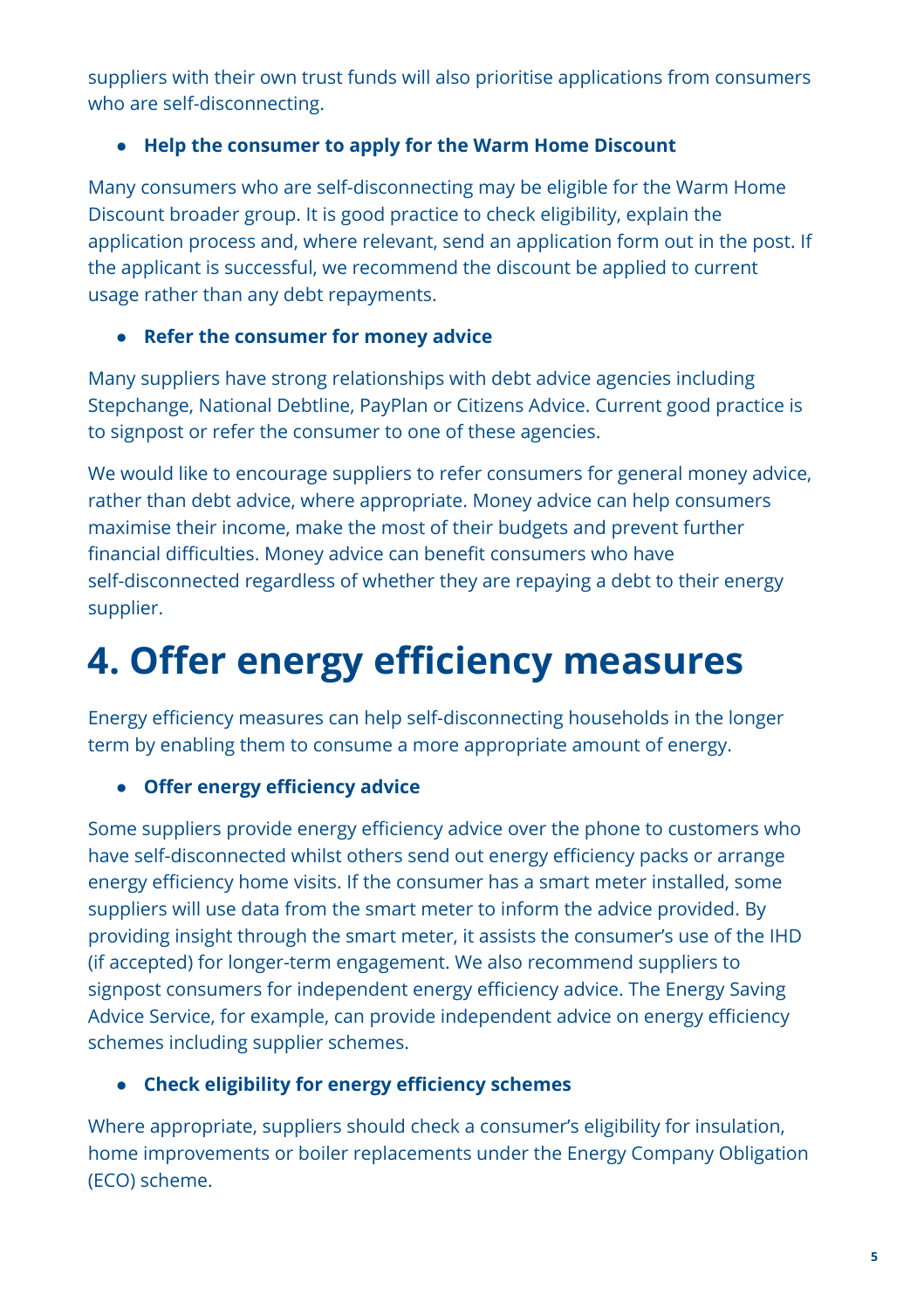## 5. Check if a PPM is still safe and reasonably practicable

Self-disconnection poses a health and safety risk to consumers, particularly if consumers are self-disconnecting regularly. Suppliers should therefore take the opportunity to reassess whether a PPM is still safe and reasonably practicable and, if appropriate, arrange an alternative payment method.

Suppliers signed up to the Energy UK PPM principles have committed to:

- Offer alternative payment methods if a PPM installation is not safe and reasonably practicable
- Exchange the meter free of charge and/or change the mode if they decide it is no longer safe and reasonably practicable for the consumer to have a PPM
- Exchange the meter free of charge and/or change the mode if the consumer moves into a property with a pre-existing PPM and it is not safe and reasonably practicable